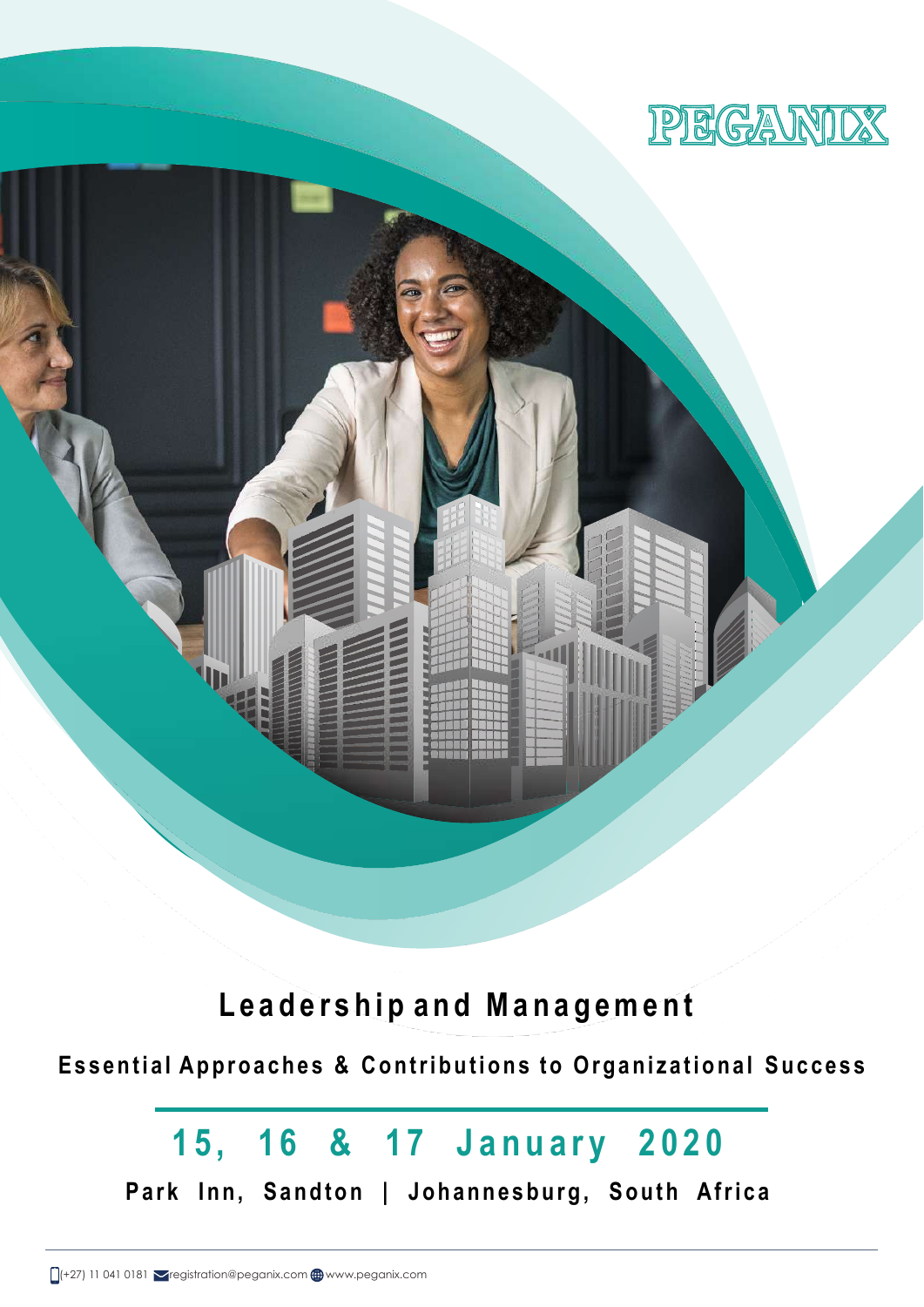

## **Objec tives**

**By the end of this Peganix training course.** delegates will:

- Be aware of the differences between management and leadership skills
- Be more confident and skilled in the demands required of their role
- Be aware of how to motivate, influence and communicate with varied individuals and teams
- Be skilled in key elements of authentic Leadership such as trust, vision, respect and interpersonal communication
- Have the skills to organise, motivate and galvanise work teams to operate more effectively

## **Training Methodology**

Lectures and discussions are either preceded or followed by powerful individual or group exercises. These exercises provide opportunities for personal participation in real situations. During these exercises you discover that you can do what you are learning. This process makes the training fun filled, fast-paced, challenging and empowering.

## **Organisational Impact**

#### The organisation can expect the delegate to:

- Bring improved knowledge, skills and attitude back to the workplace
- Be adept at all aspects of Management and Leadership be able to apply these in the role immediately
- Understand the benefit and process of personal interaction and be able to use these new skills
- Have improved motivation, clarity and focus
- Be more confident when interacting with Senior Managers, peer groups and direct reports



 $\Box$  (+27) 11 041 0181 registration@peganix.com www.peganix.com

## **In t roduc tion**

This 3-day Peganix training seminar is a comprehensive development training course that addresses the key skills, qualities and attributes of both Leadership and Management. This Peganix Leadership and Management training seminar will cover all aspects of leadership and management with the main emphasis being on the human side of leading and managing people.

#### $High lights$  include:

- Understanding the skills required for contemporary Management and how to apply them
- Understanding the role of the modern Leader in its many forms
- Discovering & practicing different styles Leadership such as Coaching
- Gaining and using workplace skills for Managing people more effectively
- Understanding the need for motivation and how to apply it to self, individuals and teams
- Developing enduring human relationships to benefit business performance

#### **The seminar is split into two modules:**

## **MO DU L E I** - **Leade r s h ip MO D U L E II** -**M a n a g em e n t**

## **Personal Impact**

#### The delegate can expect to gain:

- Varied Management and Leadership skills applicable within and outside the Organisation
- The confidence and expertise to interact with individuals and teams to create increased
- performance
- More time and space to devote to planning, effectiveness and efficiencies as a direct result of
	- applying the management skills
- An action plan for how and when to apply new interactive skills and knowledge for the benefit of self, work teams and the Organisation
- Knowledge of where future personal development may be advantageous to their current role and aspirations

## **Who Should Attend?**

#### **This Peganix training seminar is suitable for:**

- Senior Leaders
- Aspiring Leaders
- Senior Manager
- Middle Managers looking to increase their skill-set
- Team Leaders and Workplace Leaders
- HR Professionals and Senior Technical Heads
- Project Managers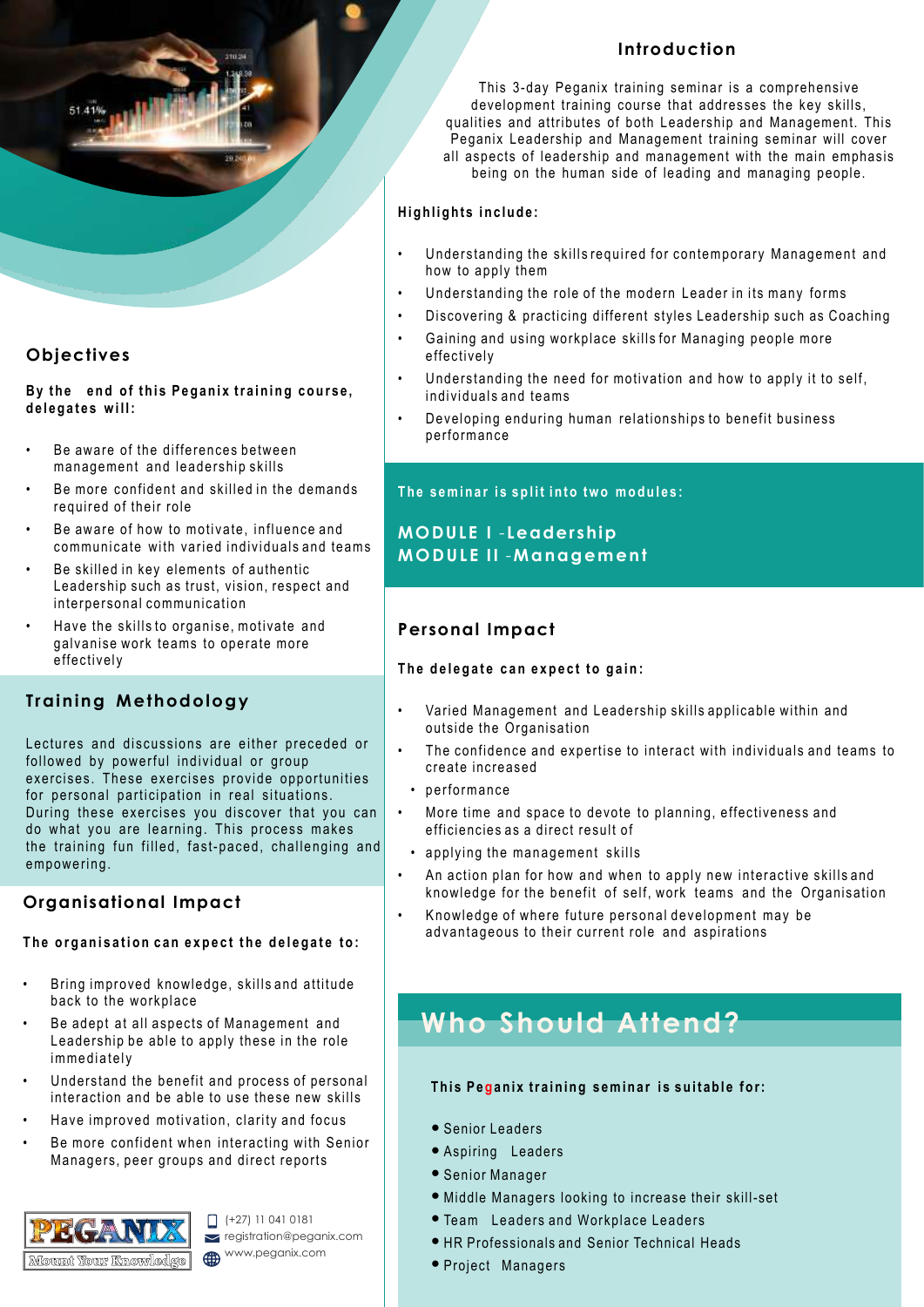## **D A Y 1**

#### **Managing Myself as a Leader**

- Importance of Perception
- Intrapersonal & Interpersonal Skills For The Leader
- Your preferred Behavioral Style
- Understanding The Model For Leadership
- Removing Emotional Blind-Spots

#### Leading a Team

- Dealing with others
- Understanding The Stages of Human Development
- Optimizing The Leader's Natural Strengths
- Understanding Team Processes
- Building Effective Teams

#### **Innovative Leadership**

- Openness to Innovative Ideas
- Divergent Thinking Skills
- Removing Blocks to Creativity
- Understanding The Creative Process
- Metaphors and Analogies For Innovative **Thinking**

## **D A Y 2**

#### **Communication For Leaders**

- The Positive Influence of Listening
- Sharpening Your Listening Skills
- Body Language
- Inspiring and Guiding Others
- Handling Stress Appropriately

#### **I m p a r t i n g L e a d e r s h i p Va l u e s**

- Leading by Example
- Resilience For Sacrificial Leadership
- Intentionality For Self-Motivation
- Interpersonal Connections For Persuasive Leadership
- Integrity For Accountable Leadership

## **The Manager as a Strategist**

- The Changing Reality of Organizational Life
- New Challenges and Roles of the Surviving Manager
- Stakeholder Analysis
- The Challenges of Motivating Employees
- Strategic Performance Drivers of an Effective **Organization**
- The Difference between Leading and Managing
- Creating a Compelling Strategic Vision
- The Power of Living the Values

#### **T h e M a n a g e r a s a C o a c h**

- Personal Leadership Styles
- Creating a Personal Legacy
- Case Study Leadership: *The Art of Possibilities*
- The Value of Good Relationships
- The Impact of Expectations on Performance
- Engaging Employees on Setting Stretch Goals
- **Effective Coaching Meetings**
- Creating Individualized Learning Plans

#### **The Manager as the Project Team Facilitator**

- Meetings: The #1 Time Waster
- Reducing Meeting Times by 50% and more
- The Role of the Facilitator
- The 5 Types of Meetings
- Creating an Agenda that Focuses Process and Content
- Dealing with Dysfunctional Meeting Behaviours
- Encouraging Creativity and Innovation
- Ensuring that Accountability is Clear and Actions are Followed-Up

## **D A Y 3**

#### **The Manager as Team Leader**

- Teamwork Best Practices
- $\cdot$  Creating a High-Performance Team
- Empowerment and its Link to Performance
- Team Decision Making: W*hen and How to Achieve a Consensus*
- $\cdot$  Performance Measurement
- The 4 Stages of Team Development
- Team-Building Techniques
- Conflict Resolution
- Recognition and Reward

#### **The Manager as Change Agent**

- $\cdot$  The Challenge of Personal Change
- Six Typical Reaction to Change
- $\cdot$  The Top Attributes of Change Agents
- Influencing Upward
- Six Sources of Power
- $\cdot$  The Importance of Humility
- The Secrets of Assertiveness
- When to seek help